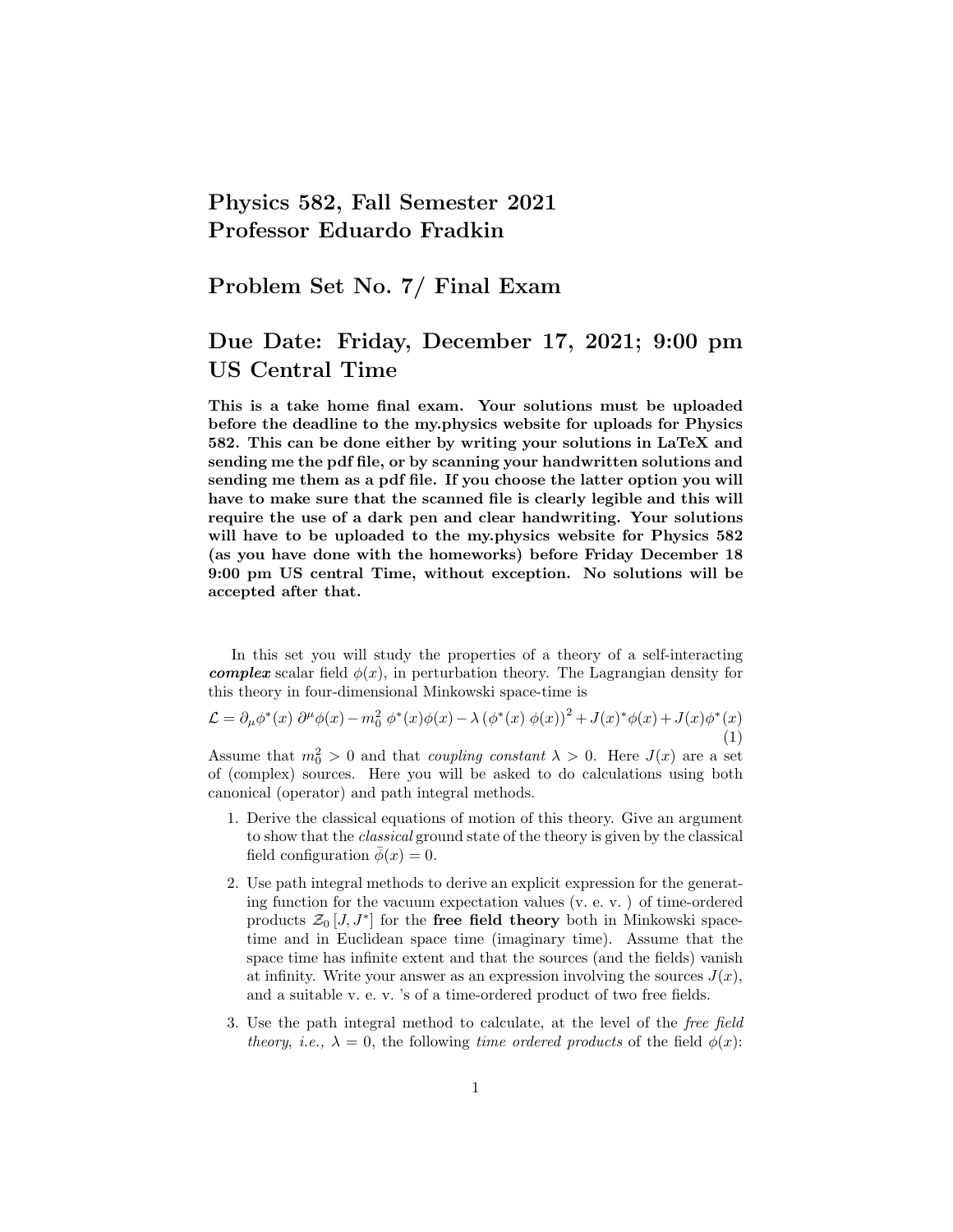(a)  $\langle 0|T \phi(x)\phi(x')|0\rangle$ , (b)  $\langle 0|T \phi^*(x)\phi(x')|0\rangle$ , (c)  $\langle 0|T \phi(x)\phi^*(x')|0\rangle$ , and (d)  $\langle 0|T \phi^*(x)\phi^*(x')|0 \rangle$ . Determine which of these expectation values are different from zero and explain why. Use this result to define a set of Feynman propagators for this system. You can give your answer in terms of the Feynman propagator for a *real* scalar field,  $G_0(x, x')$ , that was discussed in class.

- 4. Use path integral methods to derive a formula for the generating function  $\mathcal{Z}[\tilde{J},J^*]$  of the full interacting theory in terms of  $\mathcal{Z}_0[J,J^*]$  and of the interaction part of the Lagrangian. Use this formula to derive the Feynman rules for this theory both in Minkowski space-time and in Euclidean spacetime.
- 5. Give a general argument to prove that the vacuum diagrams cancel out from the computation of v. e. v. 's of any number of field operators.
- 6. Use the Feynman rules that you derived in part 4 to obtain the perturbation theory expansion in Euclidean space-time for (a) the vacuum diagrams, (b) the two-point functions, and (c) the four-point functions, in position space and up to and including all terms up to second order in the coupling constant  $\lambda$ . Assign a Feynman diagram to each term. Give an explicit formula for each term, including the multiplicity factors. Do not do the integrals!. Verify the cancellation of the vacuum diagrams.
- 7. Derive an expression for the two-point functions and the four-point functions in Euclidean space-time in momentum space to order  $\lambda$  for the two point functions and to order  $\lambda^2$  for the four point functions. Draw a Feynman diagram for each term in momentum space. Do not do the integrals!.
- 8. Consider the free propagators in Minkowski space-time. Rotate the integration contour to the imaginary frequency axis. Explain the relation between this procedure and the analytic continuation to imaginary time. What domain of space-time events is actually described by this procedure? Show that the integrals that you get are equivalent to integrals in Euclidean space-time dimensions  $D = 4$ .
- 9. Derive an expression for the *self-energy* to first order in  $\lambda$  in Euclidean space-time. Use this result to get a formula for the *effective* (or *renormal*ized) mass m to first order in  $\lambda$ . Does the mass get renormalized up or down? Can you give a simple explanation for this result? (hint: think of the shift of the energy levels in quantum mechanics).
- 10. Use a procedure analogous to the one you employed in part 9 to define an effective or renormalized coupling constant g in terms of the bare coupling constant  $\lambda$  and of the renormalized mass m, to leading order in  $\lambda$ .
- 11. Extra Credit: Calculate the momentum integrals of part 9 and part 10 for the domain indicated in part 8. In this part, assume that the spacetime Euclidean dimension is  $D$  arbitrary. Show that the corrections to